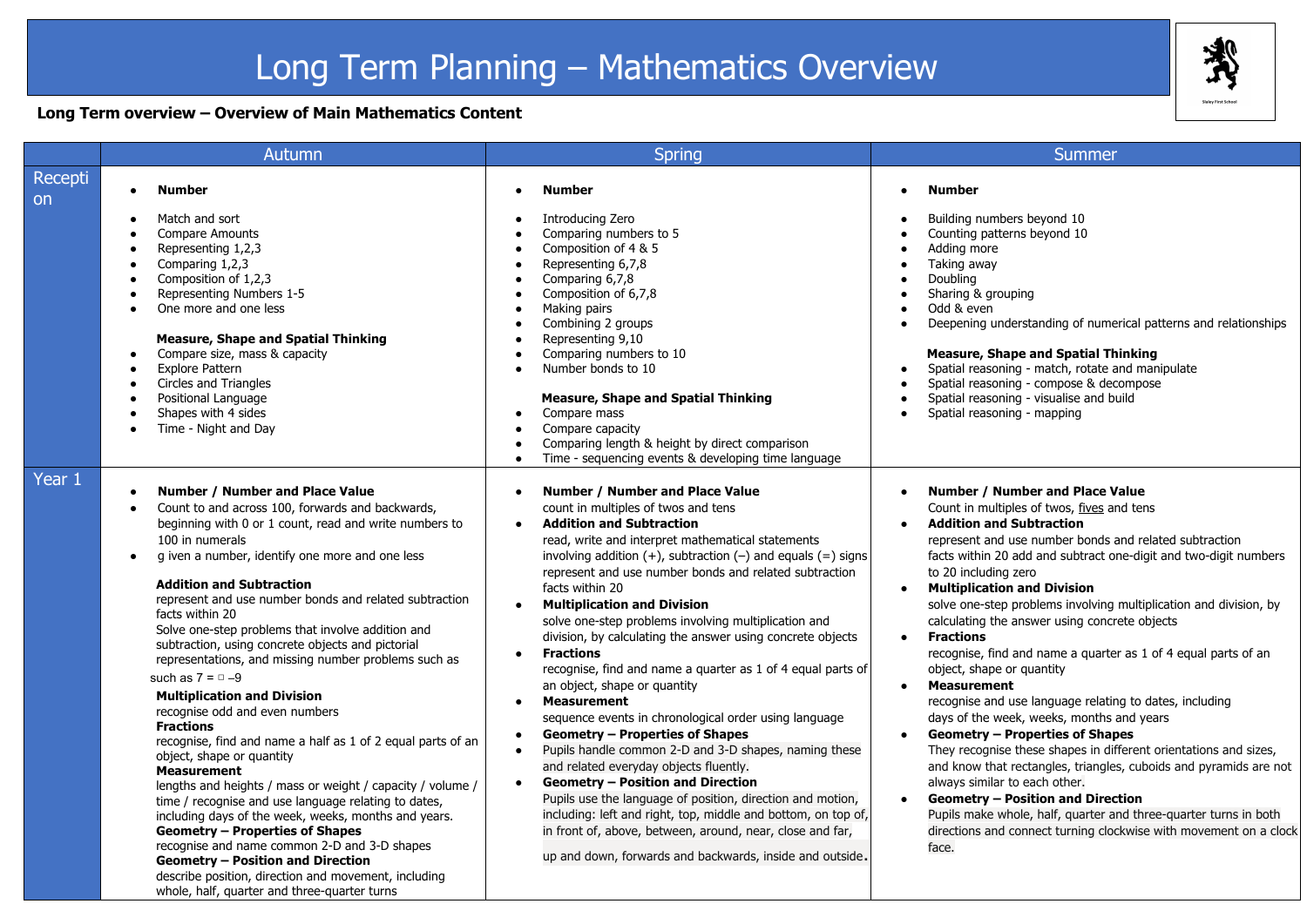## **Year 2 b b Number and Place Value**

count in steps of 2, 3, and 5 from 0, and in 10s from any number, forward and backward recognise the place value of each digit in a two-digit

number (10s, 1s)

#### ● **Addition and Subtraction**

 recall and use addition and subtraction facts to 20 fluently add and subtract numbers using concrete objects, pictorial representations, and mentally, including: a two-digit number and ones a two-digit number and tens adding three one-digit numbers

#### ● **Multiplication and Division**

recall and use multiplication and division facts for the 2, 5 and 10 multiplication tables, including recognising odd and even numbers

#### ● **Fractions**

connect unit fractions to equal sharing and grouping,

#### ● **Measurement**

 compare and order lengths, mass, volume / capacity compare and sequence intervals of time  *compare and order lengths, mass, volume / capacity* and record the results using  $> x <$  and  $=$ 

#### ● **Geometry – Properties of Shapes** identify and describe the properties of 3-D shapes, including the number of edges, vertices and faces

● identify 2-D shapes on the surface of 3-D shapes

#### ● **Geometry – Position and Direction** order and arrange combinations of mathematical objects in patterns and sequences

#### ● **Statistics**

 ask and answer simple questions by counting the number of objects in each category and sorting the categories by quantity

#### ● **Number and Place Value**

read and write numbers to at least 100 in numerals use place value and number facts to solve problems

#### ● **Addition and Subtraction**

to 20 fluently, and derive and use related facts up to 100 show that addition of two numbers can be done in any order (commutative) and subtraction of one number from another cannot

#### ● **Multiplication and Division**

show that multiplication of two numbers can be done in any order (commutative) and division of one number by another cannot

● **Fractions**

 recognise, find, name and write fractions one third, one quarter, three quarters, of a length, shape, set of objects or quantity

● **Measurement**

recognise and use symbols for pounds  $(E)$  and pence  $(p)$ ; combine amounts to make a particular value / find different combinations of coins to equal the same amounts of money tell and write the time to five minutes know the number of minutes in an hour and the number of hours in a day

#### ● **Geometry – Properties of Shapes**

● compare and sort common 2-D and 3-D shapes and everyday objects

#### ● **Geometry – Position and Direction**

order and arrange combinations of mathematical objects in patterns and sequences

use mathematical vocabulary to describe position, direction and movement

#### **Statistics**

interpret and construct simple pictograms, tally charts, block diagrams

### **Number and Place Value**

read and write numbers to at least 100 in numerals/words

#### ● **Addition and Subtraction**

add and subtract numbers using concrete objects, pictorial representations, and mentally, including: a two-digit number and ones / tens

#### **Multiplication and Division**

calculate mathematical statements for multiplication and division within the multiplication tables and write them using the multiplication  $(x)$ , division  $(\div)$  and equals  $(=)$  signs

● **Fractions**

write simple fractions for example, one half of  $6 = 3$  and recognise the equivalence of 2 quarters and one half

● **Measurement**

choose and use appropriate standard units to estimate and measure length / height in any direction (m / cm): mass (kg / g); temperature (°C); capacity (litres / ml) to the nearest appropriate unit, using rulers, scales, thermometers and measuring vessels

#### ● **Geometry – Properties of Shapes**

use mathematical vocabulary to describe position, direction and movement, including movement in a straight line and distinguishing between rotation as a turn and in terms of right angles for quarter, half and three-quarter turns (clockwise and anti-clockwise)

#### ● **Geometry – Position and Direction**

order and arrange combinations of mathematical objects in patterns and sequences

use mathematical vocabulary to describe position, direction and movement, including movement in a straight line and distinguishing between rotation as a turn and in terms of right angles for quarter, half and three-quarter turns (clockwise and anti-clockwise)

● **Statistics** 

 interpret and construct simple pictograms, tally charts, block diagrams and simple tables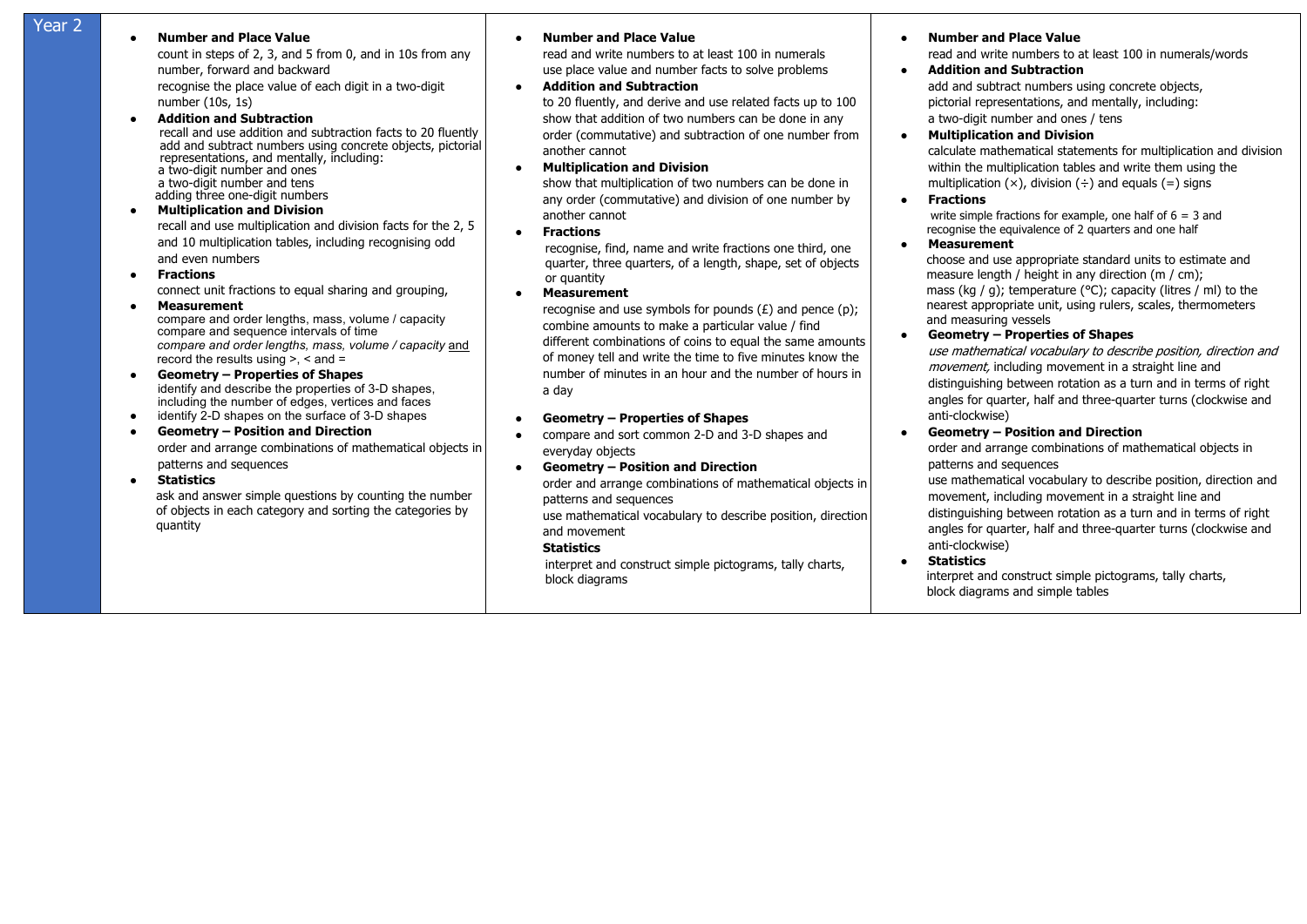## **Year 3 • Number and Place Value**

- Count from 0 in multiples of 50 and 100
- Finding 10 or 100 more than a given number
- Recognise the place value of each digit in a three-digit number
- (hundreds, tens, ones)

#### ● **Addition and Subtraction**

• Add and subtract numbers with two digits, using partitioning or three digits using the efficient written methods of columnar addition and subtraction  $+4$  digits

#### ● **Multiplication and Division**

- Recall and use multiplication and division facts for the 3 and 4 multiplication tables
- Write and calculate mathematical statements for
- multiplication and division using the multiplication tables
- that they know, including two-digit numbers times one-
- digit numbers, using mental strategies

#### ● **Fractions**

- Count up and down in tenths; recognise that tenths arise from dividing an object into 10 equal parts and in dividing one-digit numbers or quantities by 10
- Recognise, find and write fractions of a discrete set of objects;
- unit fractions and non-unit fractions with small denominators

#### ● **Measurement**

- Measure, compare, add and subtract lengths (m/cm/mm) and mass (kg/g) and volume/capacity (ml/l)
- Measure the perimeter of simple 2-D shapes
- Know the number of seconds in a minute and the
- number of days in each month, year and leap year

#### ● **Geometry – Properties of Shapes**

● Draw 2-D shapes and make 3-D shapes using modelling materials; recognise 3-D shapes in different orientations; and describe them with increasing accuracy

#### ● **Statistics**

- Interpret and present data using pictograms and tables
- Solve one-step and two-step questions such as 'How many • more?' and 'How many fewer?' using information presented
- in scaled pictograms and tables

#### ● **Number and Place Value**

- Count from 0 in multiples of 4, 50 and 100
- Recognise the place value of each digit in a three-digit
- number (hundreds, tens, ones)
- Read and write numbers to 1000 in numerals and in words
- Compare and order numbers up to 1000

#### ● **Addition and Subtraction**

- Add and subtract numbers mentally, including:
- A three-digit number and ones
- A three-digit number and tens
- A three-digit number and hundreds

#### ● **Multiplication and Division**

Write and calculate mathematical statements for multiplication and division using the multiplication tables that they know, including two-digit numbers times onedigit numbers, using mental and progressing to efficient written methods

#### ● **Fractions**

- Recognise and use fractions as numbers; non-unit fractions with small denominators
- Recognise and show, using diagrams, equivalent
- **•** fractions with small denominators

#### ● **Measurement**

- Tell and write the time from an analogue clock and 12 hour and 24 hour clocks
- Estimate and read time to the nearest minute; record and compare time in terms of seconds, minutes, hours and o'clock; use vocabulary such as am/pm, morning, afternoon, noon and midnight

#### ● **Geometry – Properties of Shapes**

- Recognise angles as a property of shape and associate angles with turning
- Identify right angles, recognise that two right
- angles make a half-turn, three make three-quarters
- of a turn and four a complete turn; identify whether
- angles are greater than or less than a right angle

#### ● **Statistics**

● Interpret and present data using bar charts and tables

#### **Number and Place Value**

Count from 0 in multiples of 4, 8, 50 and 100

#### ● **Addition and Subtraction**

- Add and subtract numbers with three digits using the efficient written methods of columnar addition and subtraction.
- Estimate the answer to a calculation and use inverse
- operations to check answers

#### **Multiplication and Division**

● Multiples of 10, missing numbers and 2 step problems

#### ● **Fractions**

- Recognise and use fractions as numbers; unit fractions and nonunit fractions with small denominators
- **Add and subtract fractions with the same**
- denominator within one whole (e.g.  $5/7 + 1/7 = 6/7$ )

#### ● **Measurement**

- $\bullet$  Add and subtract amounts of money giving change, using both  $E$ and p in practical contexts
- Tell and write the time from an analogue clock, including using Roman numerals from 1 to X11, and 12 hour and 24 hour clocks
- Estimate and read time to the nearest minute; record
- and compare time in terms of seconds, minutes, hours
- and o'clock; use vocabulary such as am/pm, morning,
- afternoon, noon and midnight.
- **Geometry – Properties of Shapes**
- Identify horizontal, vertical, perpendicular and parallel lines
- in relation to other lines

### ● **Statistics**

- Interpret and present data using bar charts, pictograms and<br>• tables Maths Investigation (First Names)
- tables Maths Investigation (First Names)